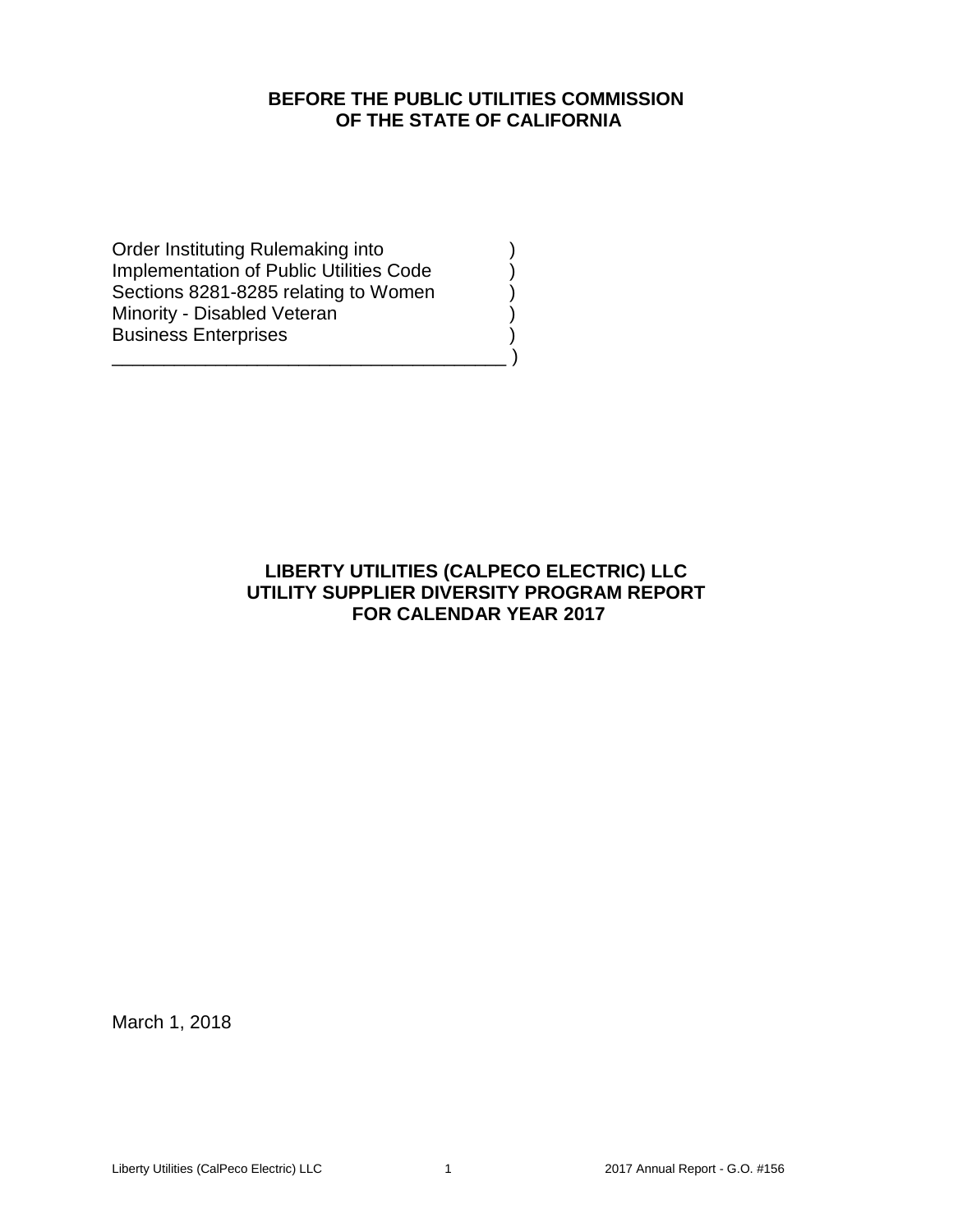### **Liberty Utilities (CalPeco Electric) LLC 2017 Annual Report & 2018 Annual Plan**

## **TABLE OF CONTENTS**

| G.O. #156<br><b>Section</b> | <b>Description</b>                                                                   | Page<br><b>Number</b> |
|-----------------------------|--------------------------------------------------------------------------------------|-----------------------|
|                             | 2017 Annual Report                                                                   |                       |
|                             | <b>Annual Report</b>                                                                 | 3                     |
|                             | Introduction and Executive Summary                                                   | 3                     |
| 9.1.1                       | Description of Program Activities - Internal & External                              | 4                     |
| 9.1.2                       | Utility Supplier Diversity Program Annual Results - Statistical Reports              | $5 - 9$               |
| 9.1.3                       | Itemization of Program Expenses                                                      | 10                    |
| 9.1.4                       | Description of the Progress in Meeting or Exceeding Set Goals                        | 11                    |
| 9.1.5                       | <b>Summary of Prime Contractors</b>                                                  | 12                    |
| 9.1.6                       | List of Diverse Supplier Complaints                                                  | $12 \overline{ }$     |
| 9.1.7                       | Summary of Excluded Purchase Categories                                              | $12 \overline{ }$     |
| 9.1.8                       | Description of Efforts to Recruit Diverse Suppliers in Low Utilization<br>Categories | $12 \overline{ }$     |
| 9.1.9                       | Justification for continued existence of any "excluded category".                    | 13                    |
| 9.1.11                      | <b>General Fuel Procurement</b>                                                      | 13                    |
|                             |                                                                                      |                       |
|                             | 2018 Annual Plan                                                                     |                       |
| 10.1.1                      | Short-Term, Mid-Term and Long-Term Goals                                             | 13                    |
| 10.1.2                      | Description of Planned Program Activities - Internal & External                      | 13                    |
| 10.1.3                      | Plans for Recruiting Diverse Suppliers in Low Utilization Areas                      | $13 - 14$             |
| 10.1.4                      | Plans for Recruiting Diverse Suppliers Where Unavailable                             | 14                    |
| 10.1.5                      | <b>Plans for Subcontracting</b>                                                      | 15                    |
| 10.1.6                      | Plans for complying with the Utility Supplier Diversity Program Guidelines           | 15                    |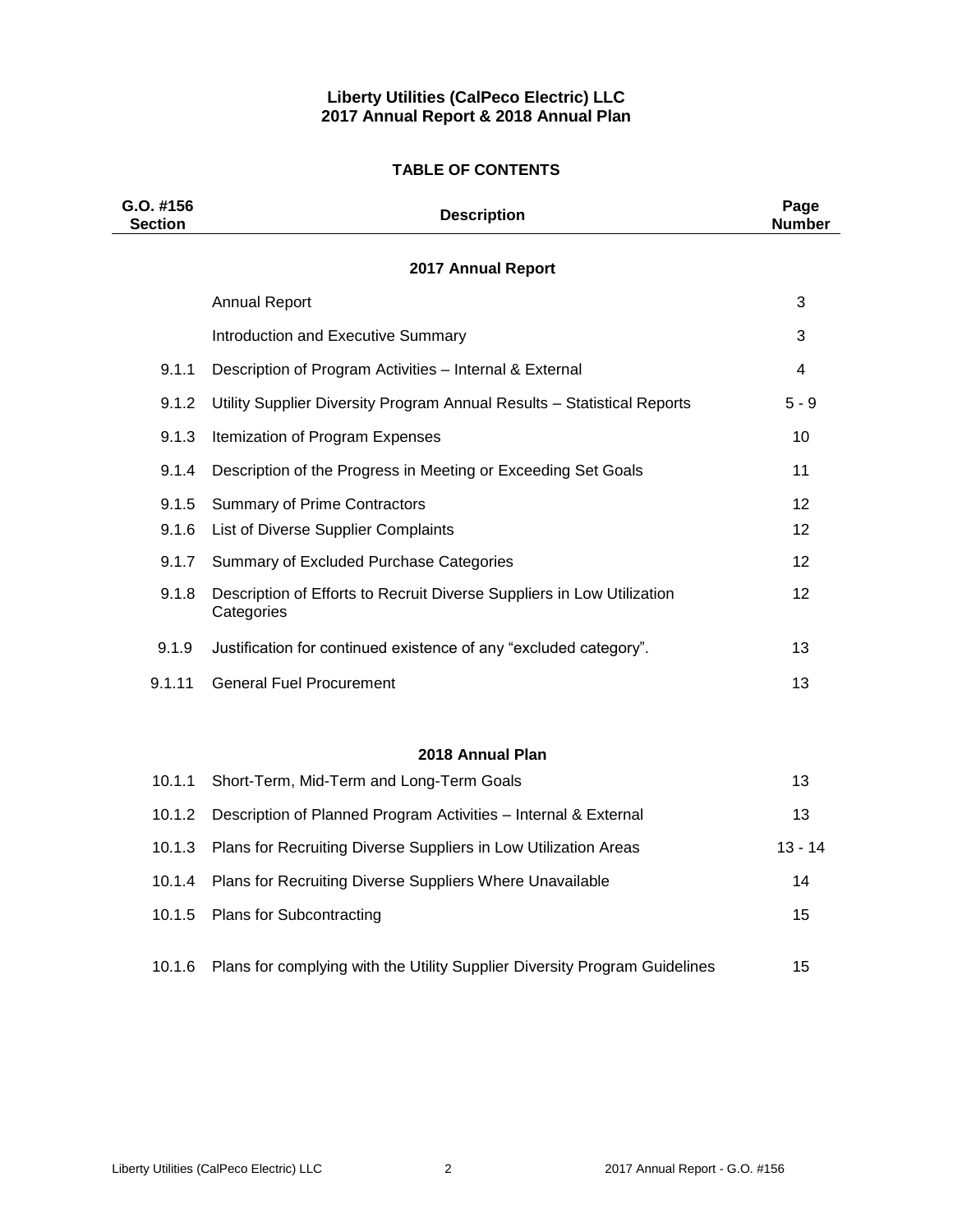# **ANNUAL REPORT**

This filing, in compliance with the requirements of California Public Utilities Commission (CPUC) General Order 156 Sections 9 and 10 and Decision 88-04-057, as modified by Decision Nos. 88-09-024, 89-08-041, 90-11-053, 90-12-027, 92-06-030, 95-12-045, 96- 12-081, 98-11-030, 03-11-024, 05-12-023, 06-08-031, includes the 2017 Annual Report of Liberty Utilities (CalPeco Electric) LLC ("Liberty CalPeco"), and 2018 Annual Plan of Utility Supplier Diversity Program. The annual report describes the program activities and results achieved by Liberty CalPeco for the period January 1 through December 31, 2017.

# **INTRODUCTION AND EXECUTIVE SUMMARY**

Liberty CalPeco is an investor-owned corporation with operating subsidiaries engaged in energy and utility services. The Service Area for which electricity will be served by Liberty CalPeco is serving more than 49,000 customers in the Lake Tahoe basin. Liberty CalPeco supplies electric distribution service in portions of the counties of Nevada, Placer, Sierra, Plumas, Eldorado, Mono, and Alpine in the State of California.

# **Summary of Results:**

Liberty CalPeco spent \$4.9 million with diverse business enterprises. This represents a decrease of \$3.2 million from the amount spent with diverse business in 2016.

Liberty achieved a Diverse Spend of 18.7% with verified diverse business enterprises against the targeted goal of 22.5% in 2017.

**Sec. 9.1.1 – Description of Utility Supplier Diversity Program activities engaged in during the previous calendar year. This description shall include both internal and external activities.** 

# Internal Activities

Liberty CalPeco's Supplier Diversity program is comprised of one employee, Linda Stahl. She is supported by its California President and its Vice President in its Diversity Program initiatives. She is also its Senior Specialist/Procurement which allows her to screen its suppliers to determine their eligibility as a women, minority, disabled veteran, lesbian, gay, bisexual and transgender business enterprise (WMDVLGBTBE) and to encourage those who qualify to become certified.

Working with Liberty Utilities (Park Water & Apple Valley) in Southern California, has introduced new opportunities to its Supplier Diversity Program, which has been positive and well received. As Liberty continues with open communications and attending outreach programs, it continues to excel towards the goals set by GO 156.

# External Activities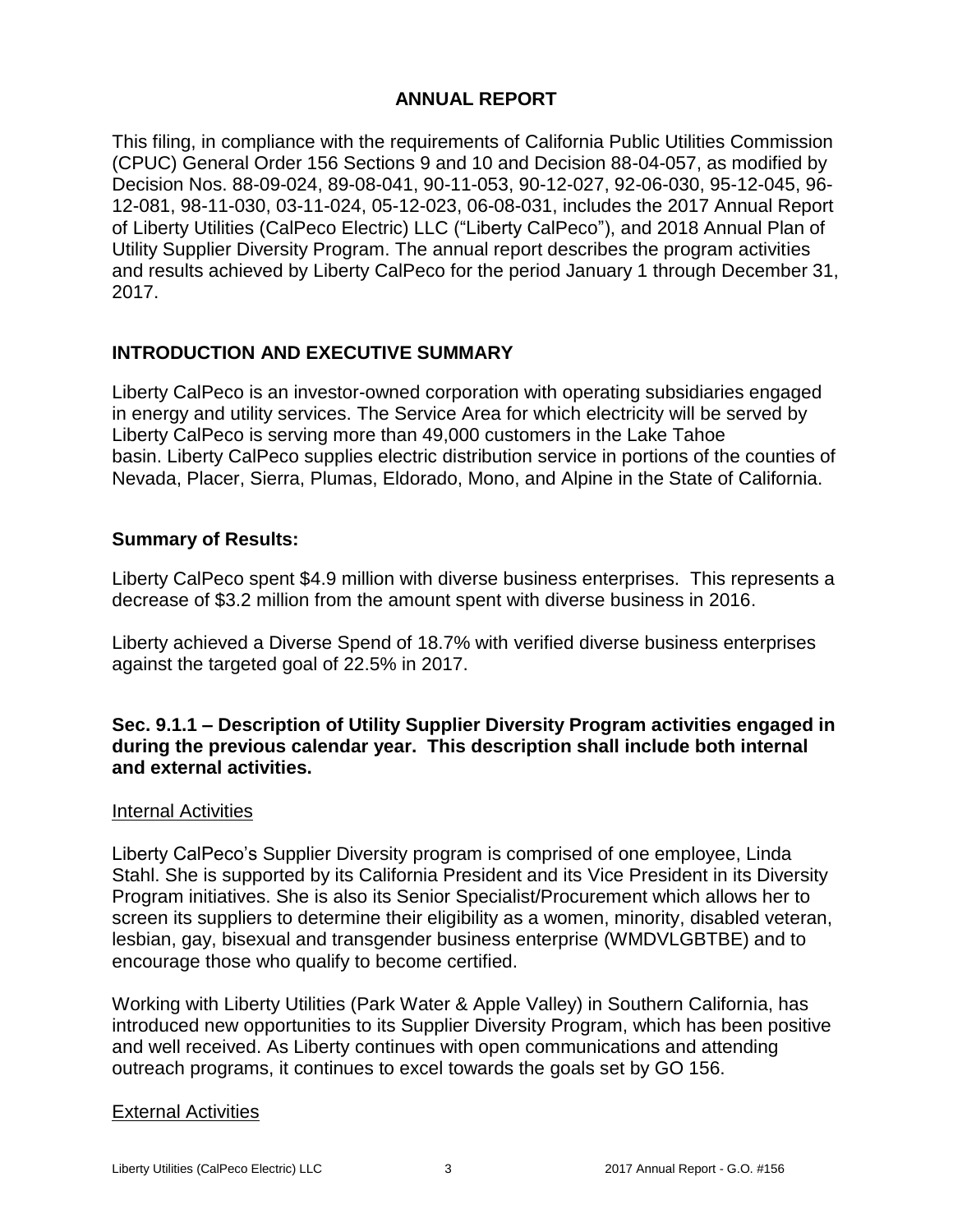Liberty CalPeco continues to collaborate to provide opportunities for prime contractors to build relationships that support the Supplier Diversity Program, in reaching program goals. Being involved with the Joint Utility meetings quarterly provides insight to diversity events and builds relationships across the utilities. To expand its diversity program, it recognizes the need to include outreach to non-diverse prime contractors in efforts to grow their participation in supplier diversity by promoting a second-tier program in the future.

# **2017 WMDVLGBTBE Event Attended - Los Angeles**

Some highlights of this event were an in-depth panel discussion on financing options, moderated by an SBA representative. Boston Private Bank and Trust, Bank of America and Pacific Western Bank, provided attendees with valuable insights from small, medium and large lending entities. The Transportation Authority presented "Effective Marketing to Public Utilities". Local experts discussed how diverse suppliers could identify their ideal customer prior to crafting marketing messages and websites, as well as best practices for writing capabilities statements. The event concluded with a marketing-oriented panel discussion moderated by an executive from a diverse construction company.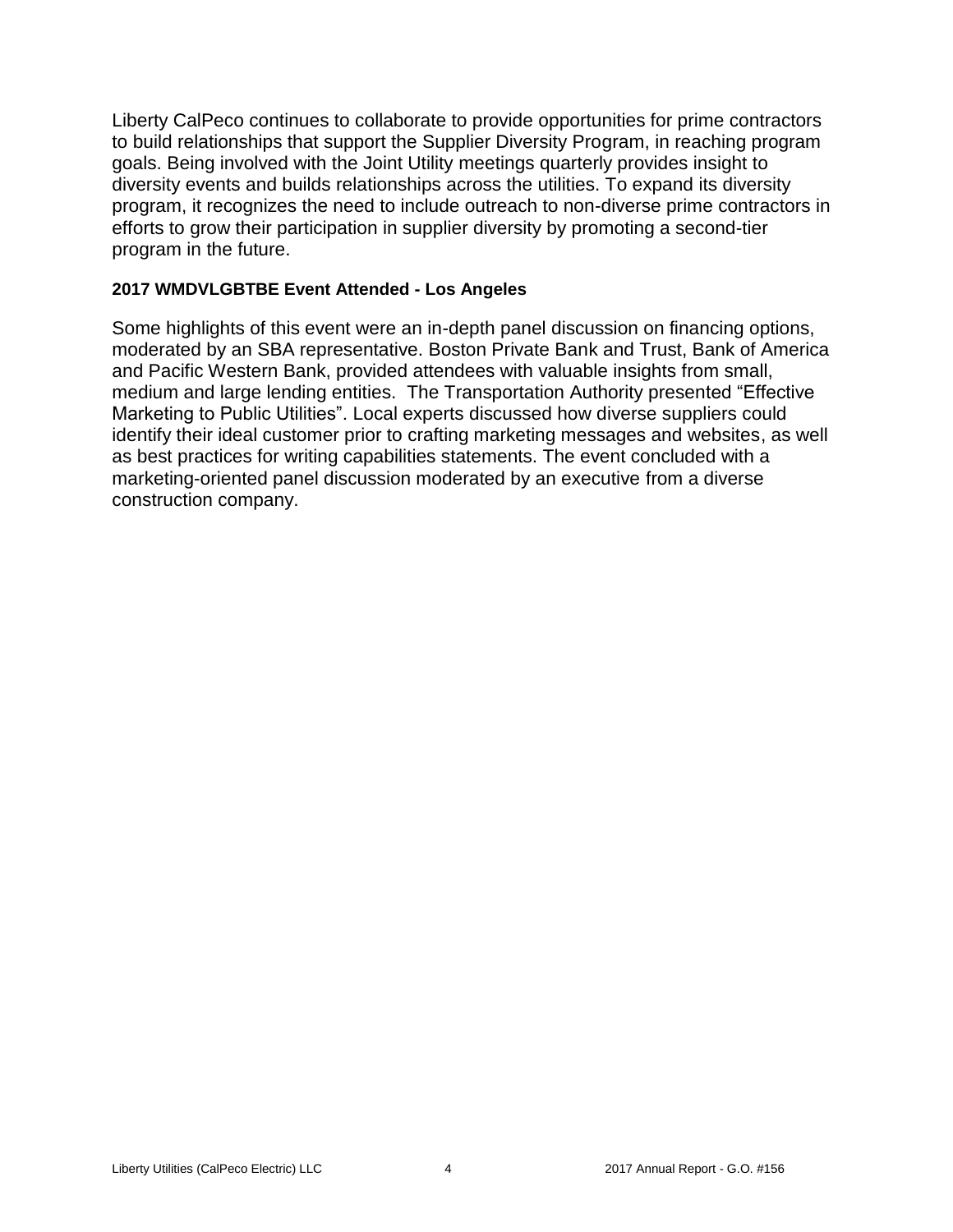|                         | Liberty CalPeco      |                                  |                                                                                                                                                                                          | Report for 2017                               |           | G.O. #156 Sec. 9.1.2 |        |  |
|-------------------------|----------------------|----------------------------------|------------------------------------------------------------------------------------------------------------------------------------------------------------------------------------------|-----------------------------------------------|-----------|----------------------|--------|--|
|                         |                      |                                  |                                                                                                                                                                                          | <b>WMDVLGBTBE Annual Results by Ethnicity</b> |           |                      |        |  |
|                         |                      |                                  |                                                                                                                                                                                          |                                               |           |                      |        |  |
|                         |                      |                                  |                                                                                                                                                                                          |                                               | 2017      |                      |        |  |
|                         |                      |                                  |                                                                                                                                                                                          | <b>Direct</b>                                 | Sub       | Total \$             | $\%$   |  |
| 1                       |                      | Asian Pacific American           |                                                                                                                                                                                          | \$68,405                                      | \$0       | \$68,405             | 0.26%  |  |
| $\overline{\mathbf{c}}$ | Minority             | African American                 |                                                                                                                                                                                          | \$109,349                                     | \$0       | \$109,349            | 0.41%  |  |
| 3                       | Male                 | Hispanic American                |                                                                                                                                                                                          | \$2,555,280                                   | \$0       | \$2,555,280          | 9.59%  |  |
| 4                       |                      | Native American                  |                                                                                                                                                                                          | \$44,048                                      | \$0       | \$44,048             | 0.00%  |  |
| 5                       |                      | <b>Total Minority Male</b>       |                                                                                                                                                                                          | \$2,777,082                                   | \$0       | \$2,777,082          | 10.42% |  |
| 6                       |                      | Asian Pacific American           |                                                                                                                                                                                          | \$0                                           | \$125,539 | \$125,539            | 0.47%  |  |
| $\overline{7}$          |                      | African American                 |                                                                                                                                                                                          | \$0                                           | \$0       | \$0                  | 0.00%  |  |
| $\overline{8}$          | Minority<br>Female   | Hispanic American                |                                                                                                                                                                                          | \$0                                           | \$0       | \$0                  | 0.00%  |  |
| 9                       |                      | Native American<br>\$0<br>\$0    |                                                                                                                                                                                          |                                               |           |                      | 0.00%  |  |
| 10                      |                      | <b>Total Minority Female</b>     |                                                                                                                                                                                          | \$0                                           | \$125,539 | \$125,539            | 0.47%  |  |
|                         |                      |                                  |                                                                                                                                                                                          |                                               |           |                      |        |  |
| 11                      |                      |                                  | <b>Total Minority Business Enterprise (MBE)</b>                                                                                                                                          | \$2,830,282                                   | \$125,539 | \$2,955,821          | 10.62% |  |
|                         |                      |                                  |                                                                                                                                                                                          |                                               |           |                      |        |  |
| 12                      |                      |                                  | Women Business Enterprise (WBE)                                                                                                                                                          | \$1,995,840                                   | \$0       | \$1,995,840          | 7.49%  |  |
|                         |                      |                                  | Lesbian, Gay, Bisexual, Transgender                                                                                                                                                      |                                               |           |                      |        |  |
| 13                      |                      |                                  | <b>Business Enterprise (LGBTBE)</b>                                                                                                                                                      | \$0                                           | \$0       | \$0                  | 0.00%  |  |
|                         |                      |                                  |                                                                                                                                                                                          |                                               |           |                      |        |  |
|                         |                      | <b>Disabled Veteran Business</b> |                                                                                                                                                                                          | \$34,353                                      | \$0       | \$34,353             | 0.13%  |  |
| 14                      |                      | Enterprise (DVBE)                |                                                                                                                                                                                          |                                               |           |                      |        |  |
| 15                      |                      |                                  |                                                                                                                                                                                          |                                               | \$0       |                      |        |  |
|                         |                      | Other $8(a)^*$                   |                                                                                                                                                                                          | \$4,202                                       |           | \$4,202              | 0.02%  |  |
| 16                      |                      | TOTAL WMDVLGBTBE                 |                                                                                                                                                                                          | \$4,864,677                                   | \$125,539 | \$4,990,216          | 18.73% |  |
|                         |                      |                                  |                                                                                                                                                                                          |                                               |           |                      |        |  |
|                         | 17 Net Procurement** |                                  | \$<br>26,644,711.00                                                                                                                                                                      |                                               |           |                      |        |  |
|                         |                      |                                  |                                                                                                                                                                                          |                                               |           |                      |        |  |
|                         |                      |                                  | NOTE: * FIRM S CLASSIFIED AS 8(a) OF SMALL BUSINESS ADM INISTRATION INCLUDES NON-WM DVLGBTBE<br>** NET PROCUREM ENT INCLUDES PURCHASE ORDER, NON-PURCHASE ORDER, AND CREDIT CARD DOLLARS |                                               |           |                      |        |  |
|                         |                      | Direct - DIRECT PROCUREM ENT     | Sub - SUBCONTRACTOR PROCUREMENT                                                                                                                                                          |                                               |           |                      |        |  |
|                         |                      |                                  | %- PERCENTAGE OF NET PROCUREM ENT                                                                                                                                                        |                                               |           |                      |        |  |

## **Sec. 9.1.2 – Utility Supplier Diversity Program Annual Results – Statistical Reports Totals**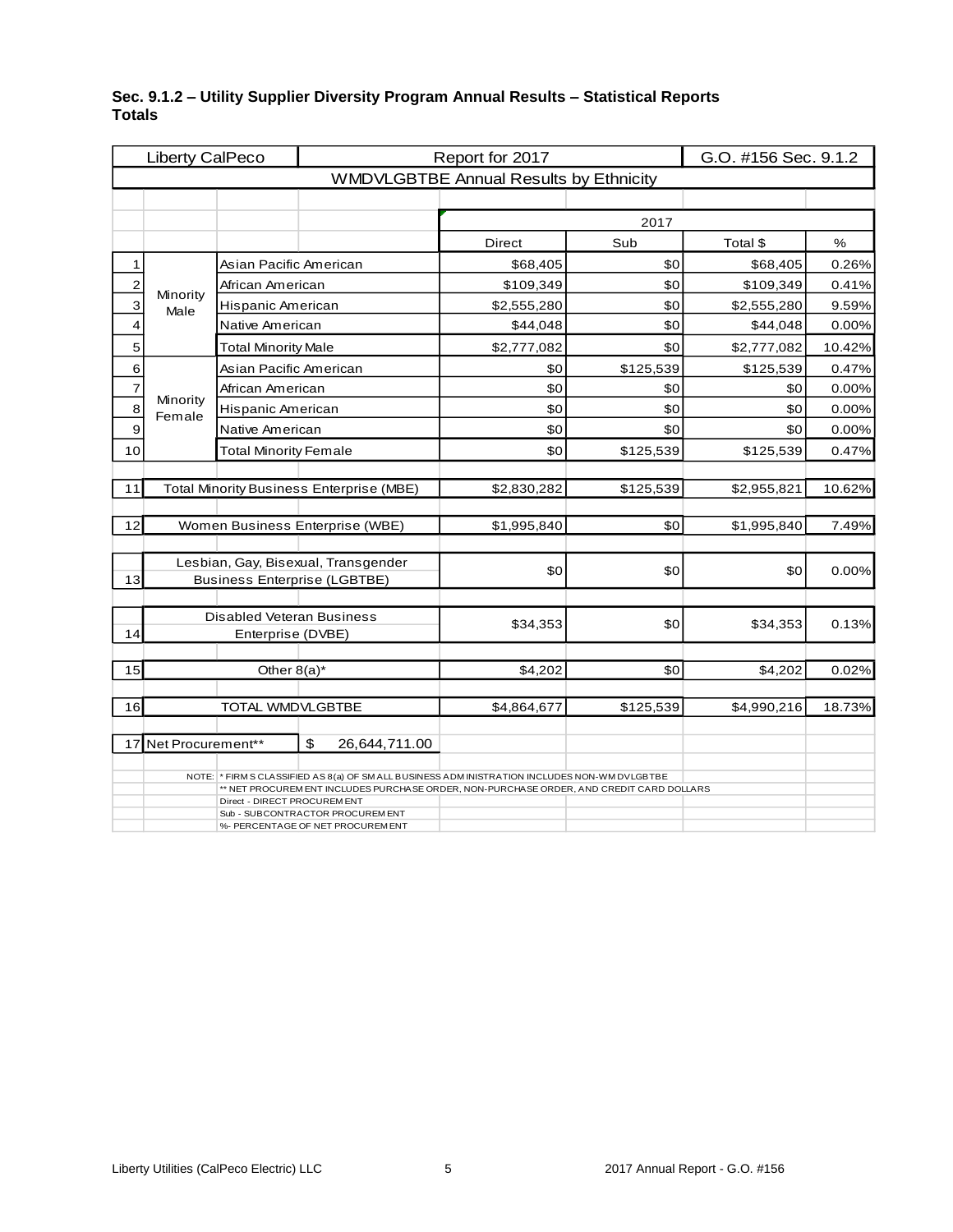| Liberty CalPeco |                                     |                              |                                                                                                                      |               | Report for 2017 |       |             | G.O. #156 Sec. 9.1.2 |             |        |  |  |
|-----------------|-------------------------------------|------------------------------|----------------------------------------------------------------------------------------------------------------------|---------------|-----------------|-------|-------------|----------------------|-------------|--------|--|--|
|                 |                                     |                              | WMDVLGBTBE Direct Procurement by Product and Service Categories                                                      |               |                 |       |             |                      |             |        |  |  |
|                 |                                     |                              |                                                                                                                      |               |                 |       |             |                      |             |        |  |  |
|                 |                                     |                              |                                                                                                                      |               | Products        |       | Services    |                      | Total       |        |  |  |
|                 |                                     |                              |                                                                                                                      |               | \$              | $\%$  | \$          | $\%$                 | \$          | $\%$   |  |  |
| 1               |                                     |                              | Asian Pacific American                                                                                               | Direct        | \$10,306        | 0.04% | \$58,099    | 0.00%                | \$68,405    | 0.26%  |  |  |
| 2               |                                     | African American             |                                                                                                                      | Direct        | \$0             | 0.00% | \$109,349   | 0.41%                | \$109,349   | 0.41%  |  |  |
| 3               | Minority<br>Male                    | Hispanic American            |                                                                                                                      | <b>Direct</b> | \$0             | 0.00% | \$2,555,280 | 9.59%                | \$2,555,280 | 9.59%  |  |  |
| $\overline{4}$  |                                     | Native American              |                                                                                                                      | Direct        | \$0             | 0.00% | \$44,048    | 0.00%                | \$44,048    | 0.17%  |  |  |
| 5               |                                     | <b>Total Minority Male</b>   |                                                                                                                      | Direct        | \$10,306        | 0.04% | \$2,766,776 | 10.00%               | \$2,777,082 | 10.42% |  |  |
| 6               |                                     |                              | Asian Pacific American                                                                                               | Direct        | \$0             | 0.00% | \$0.00      | 0.00%                | \$0         | 0.00%  |  |  |
| $\overline{7}$  |                                     | African American             |                                                                                                                      | Direct        | \$0             | 0.00% | \$0         | 0.00%                | \$0         | 0.00%  |  |  |
| 8               | Minority<br>Female                  | Hispanic American            |                                                                                                                      | Direct        | \$0             | 0.00% | \$0         | 0.00%                | \$0         | 0.00%  |  |  |
| 9               |                                     | Native American              |                                                                                                                      | <b>Direct</b> | \$0             | 0.00% | \$0         | 0.00%                | \$0         | 0.00%  |  |  |
| 10              |                                     | <b>Total Minority Female</b> |                                                                                                                      | Direct        | \$0             | 0.00% | \$0         | 0.00%                | \$0         | 0.00%  |  |  |
|                 |                                     |                              |                                                                                                                      |               |                 |       |             |                      |             |        |  |  |
| 11              |                                     |                              | <b>Total Minority Business Enterprise (MBE)</b>                                                                      | Direct        | \$31,459        | 0.12% | \$2,798,822 | 10.50%               | \$2,830,281 | 10.62% |  |  |
|                 |                                     |                              |                                                                                                                      |               |                 |       |             |                      |             |        |  |  |
| 12              |                                     |                              | Women Business Enterprise (WBE)                                                                                      | Direct        | \$248,228       | 0.93% | \$1,747,612 | 6.56%                | \$1,995,840 | 7.49%  |  |  |
|                 |                                     |                              | Lesbian, Gay, Bisexual, Transgender                                                                                  |               |                 |       |             |                      |             |        |  |  |
| 13              |                                     |                              | <b>Business Enterprise (LGBTBE)</b>                                                                                  | Direct        | \$0             | 0.00% | \$0         | 0.00%                | \$0         | 0.00%  |  |  |
|                 |                                     |                              |                                                                                                                      |               |                 |       |             |                      |             |        |  |  |
|                 |                                     |                              | Disabled Veteran Business Enterprise                                                                                 |               | \$33,758        | 0.13% | \$595       | 0.01%                | \$34,353    | 0.13%  |  |  |
| 14              |                                     | (DVBE)                       |                                                                                                                      | <b>Direct</b> |                 |       |             |                      |             |        |  |  |
| 15              |                                     |                              |                                                                                                                      | <b>Direct</b> | \$4,202         | 0.00% | \$0         | 0.00%                |             | 0.02%  |  |  |
|                 |                                     | Other $8(a)^*$               |                                                                                                                      |               |                 |       |             |                      | \$4,202     |        |  |  |
| 16              |                                     | TOTAL WMDVLGBTBE             |                                                                                                                      | Direct        | \$317,647       | 1.19% | \$4,547,029 | 17.07%               | \$4,864,676 | 18.26% |  |  |
|                 |                                     |                              |                                                                                                                      |               |                 |       |             |                      |             |        |  |  |
|                 | <b>Total Product</b>                |                              |                                                                                                                      |               |                 |       |             |                      |             |        |  |  |
| 17              | Procurement                         |                              | \$3,454,162                                                                                                          |               |                 |       |             |                      |             |        |  |  |
| 18              | <b>Total Service</b><br>Procurement |                              | \$23,190,549                                                                                                         |               |                 |       |             |                      |             |        |  |  |
|                 |                                     |                              |                                                                                                                      |               |                 |       |             |                      |             |        |  |  |
| 19              | Net Procurement**                   |                              | \$<br>26,644,711.00                                                                                                  |               |                 |       |             |                      |             |        |  |  |
|                 |                                     |                              |                                                                                                                      |               |                 |       |             |                      |             |        |  |  |
|                 | <b>Total Number of</b>              |                              |                                                                                                                      |               |                 |       |             |                      |             |        |  |  |
|                 | WMDVLGBTBEs that                    |                              |                                                                                                                      |               |                 |       |             |                      |             |        |  |  |
| 20              | <b>Received Direct Spend</b>        |                              | 42                                                                                                                   |               |                 |       |             |                      |             |        |  |  |
|                 |                                     |                              | NOTE: * FIRMS CLASSIFIED AS 8(a) OF SMALLBUSINESS ADMINISTRATION INCLUDES NON-WMDVLGBTBE                             |               |                 |       |             |                      |             |        |  |  |
|                 |                                     |                              | *NET PROCUREMENT INCLUDES PURCHASE ORDER, NON-PURCHASE ORDER, AND CREDIT CARD DOLLARS<br>Direct - DIRECT PROCUREMENT |               |                 |       |             |                      |             |        |  |  |
|                 |                                     |                              | Sub - SUBCONTRACTOR PROCUREMENT                                                                                      |               |                 |       |             |                      |             |        |  |  |
|                 |                                     |                              | %- PERCENTAGE OF NET PROCUREMENT                                                                                     |               |                 |       |             |                      |             |        |  |  |

#### **Sec. 9.1.2 – Utility Supplier Diversity Program Annual Results – Statistical Reports Direct Spending**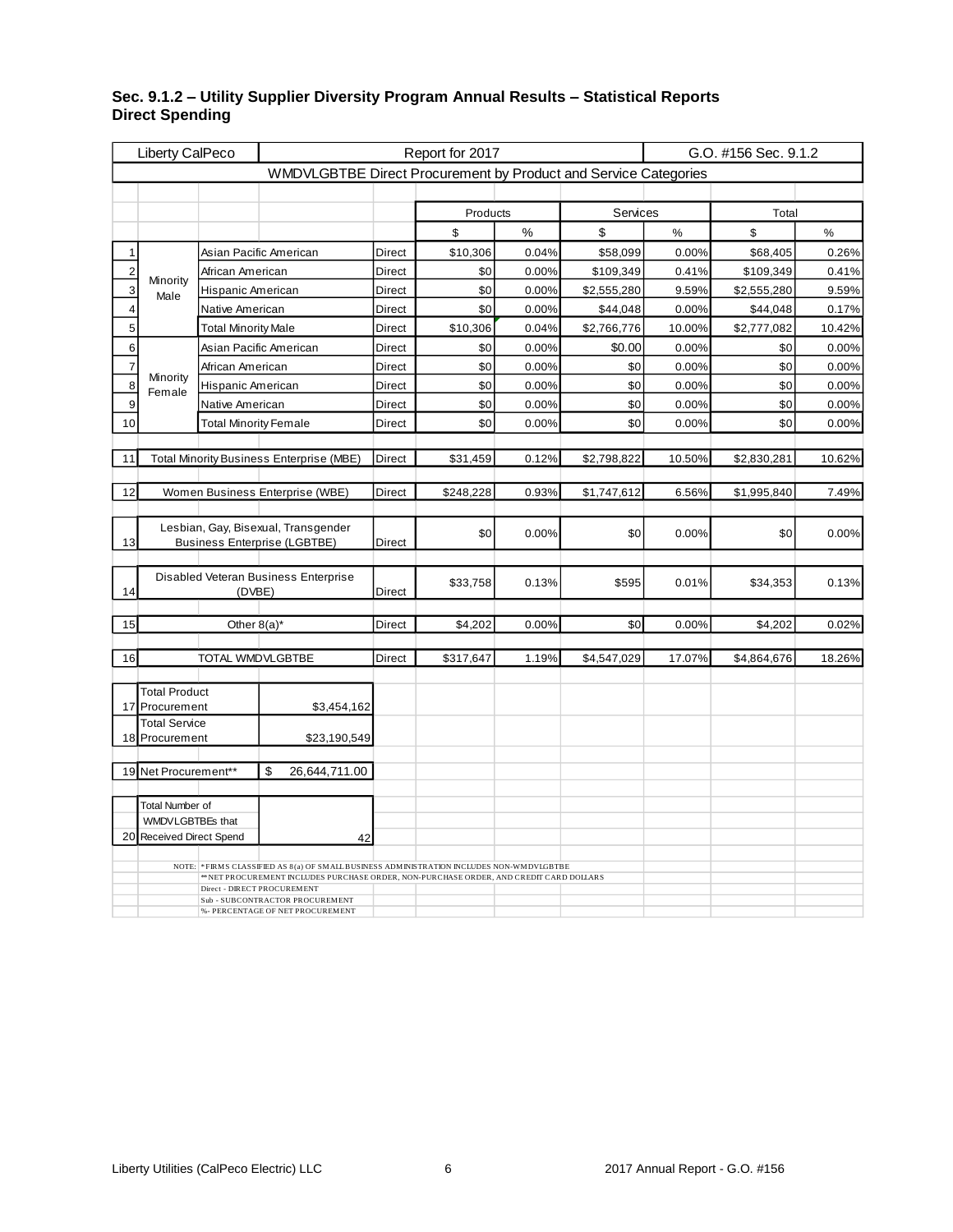#### **Sec. 9.1.2 – Utility Supplier Diversity Program Annual Results – Statistical Reports Subcontract Spending**

|                                                                      | Liberty CalPeco                     |                              |                                                                                              |     | Report for 2017 |               |           | G.O. #156 Sec. 9.1.2 |           |       |  |  |  |
|----------------------------------------------------------------------|-------------------------------------|------------------------------|----------------------------------------------------------------------------------------------|-----|-----------------|---------------|-----------|----------------------|-----------|-------|--|--|--|
|                                                                      |                                     |                              | WMDVLGBTBE Subcontractor Procurement by Product and Service Categories                       |     |                 |               |           |                      |           |       |  |  |  |
|                                                                      |                                     |                              |                                                                                              |     |                 |               |           |                      |           |       |  |  |  |
|                                                                      |                                     |                              |                                                                                              |     | Products        |               | Services  |                      | Total     |       |  |  |  |
|                                                                      |                                     |                              |                                                                                              |     | \$              | $\frac{0}{6}$ | \$        | $\%$                 | \$        | $\%$  |  |  |  |
| 1                                                                    |                                     |                              | Asian Pacific American                                                                       | Sub | \$0             | 0.00%         | \$0       | 0.00%                | \$0       | 0.00% |  |  |  |
| $\overline{\mathbf{c}}$                                              | Minority                            | African American             |                                                                                              | Sub | \$0             | 0.00%         | \$0       | 0.00%                | \$0       | 0.00% |  |  |  |
| 3                                                                    | Male                                | Hispanic American            |                                                                                              | Sub | \$0             | 0.00%         | \$0       | 0.00%                | \$0       | 0.00% |  |  |  |
| $\overline{\mathbf{4}}$                                              |                                     | Native American              |                                                                                              | Sub | \$0             | 0.00%         | \$0       | 0.00%                | \$0       | 0.00% |  |  |  |
| $\overline{5}$                                                       |                                     | <b>Total Minority Male</b>   |                                                                                              | Sub | \$0             | 0.00%         | \$0       | 0.00%                | \$0       | 0.00% |  |  |  |
| 6                                                                    |                                     |                              | Asian Pacific American                                                                       | Sub | \$0             | 0.00%         | \$125,539 | 0.47%                | \$125,539 | 0.47% |  |  |  |
| $\overline{7}$                                                       |                                     | African American             |                                                                                              | Sub | \$0             | 0.00%         | \$0       | 0.00%                | \$0       | 0.00% |  |  |  |
| $\overline{8}$                                                       | Minority                            | Hispanic American            |                                                                                              | Sub | \$0             | 0.00%         | \$0       | 0.00%                | \$0       | 0.00% |  |  |  |
| $\overline{9}$                                                       | Female                              | Native American              |                                                                                              | Sub | \$0             | 0.00%         | \$0       | 0.00%                | \$0       | 0.00% |  |  |  |
| 10                                                                   |                                     | <b>Total Minority Female</b> |                                                                                              | Sub | \$0             | 0.00%         | \$125,539 | 0.47%                | \$125,539 | 0.47% |  |  |  |
|                                                                      |                                     |                              |                                                                                              |     |                 |               |           |                      |           |       |  |  |  |
| 11                                                                   |                                     |                              | Total Minority Business Enterprise (MBE)                                                     | Sub | \$0             | 0.00%         | \$0       | 0.00%                | \$125,539 | 0.47% |  |  |  |
|                                                                      |                                     |                              |                                                                                              |     |                 |               |           |                      |           |       |  |  |  |
| 12                                                                   |                                     |                              | Women Business Enterprise (WBE)                                                              | Sub | \$0             | 0.00%         | \$0       | 0.00%                | \$0       | 0.00% |  |  |  |
|                                                                      |                                     |                              |                                                                                              |     |                 |               |           |                      |           |       |  |  |  |
|                                                                      |                                     |                              | Lesbian, Gay, Bisexual, Transgender                                                          |     |                 |               |           |                      |           |       |  |  |  |
| 13                                                                   |                                     |                              | <b>Business Enterprise (LGBTBE)</b>                                                          | Sub | \$0             | 0.00%         | \$0       | 0.00%                | \$0       | 0.00% |  |  |  |
|                                                                      |                                     |                              |                                                                                              |     |                 |               |           |                      |           |       |  |  |  |
|                                                                      |                                     |                              | Disabled Veteran Business Enterprise                                                         |     |                 |               |           |                      |           |       |  |  |  |
| 14                                                                   |                                     | (DVBE)                       |                                                                                              | Sub | \$0             | 0.00%         | \$0       | 0.00%                | \$0       | 0.00% |  |  |  |
|                                                                      |                                     |                              |                                                                                              |     |                 |               |           |                      |           |       |  |  |  |
| 15                                                                   |                                     | Other $8(a)^*$               |                                                                                              | Sub | \$0             | 0.00%         | \$0       | 0.00%                | \$0       | 0.00% |  |  |  |
|                                                                      |                                     |                              |                                                                                              |     |                 |               |           |                      |           |       |  |  |  |
| 16                                                                   |                                     | TOTAL WMDVLGBTBE             |                                                                                              | Sub | \$0             | 0.00%         | \$0       | 0.00%                | \$125,539 | 0.47% |  |  |  |
|                                                                      |                                     |                              |                                                                                              |     |                 |               |           |                      |           |       |  |  |  |
|                                                                      |                                     |                              |                                                                                              |     |                 |               |           |                      |           |       |  |  |  |
| 17                                                                   | <b>Total Product</b><br>Procurement |                              |                                                                                              |     |                 |               |           |                      |           |       |  |  |  |
|                                                                      |                                     |                              | \$3,454,162                                                                                  |     |                 |               |           |                      |           |       |  |  |  |
| 18                                                                   | <b>Total Service</b><br>Procurement |                              |                                                                                              |     |                 |               |           |                      |           |       |  |  |  |
|                                                                      |                                     |                              | \$23,190,549                                                                                 |     |                 |               |           |                      |           |       |  |  |  |
|                                                                      | 19 Net Procurement**                |                              | \$26,644,711                                                                                 |     |                 |               |           |                      |           |       |  |  |  |
|                                                                      |                                     |                              |                                                                                              |     |                 |               |           |                      |           |       |  |  |  |
|                                                                      |                                     |                              | NOTE: * FIRM S CLASSIFIED AS 8(a) OF SMALL BUSINESS ADM INISTRATION INCLUDES NON-WM DVLGBTBE |     |                 |               |           |                      |           |       |  |  |  |
|                                                                      |                                     |                              | ** NET PROCUREM ENT INCLUDES PURCHASE ORDER, NON-PURCHASE ORDER, AND CREDIT CARD DOLLARS     |     |                 |               |           |                      |           |       |  |  |  |
|                                                                      |                                     |                              | Direct - DIRECT PROCUREMENT                                                                  |     |                 |               |           |                      |           |       |  |  |  |
| Sub - SUBCONTRACTOR PROCUREM ENT<br>%- PERCENTAGE OF NET PROCUREMENT |                                     |                              |                                                                                              |     |                 |               |           |                      |           |       |  |  |  |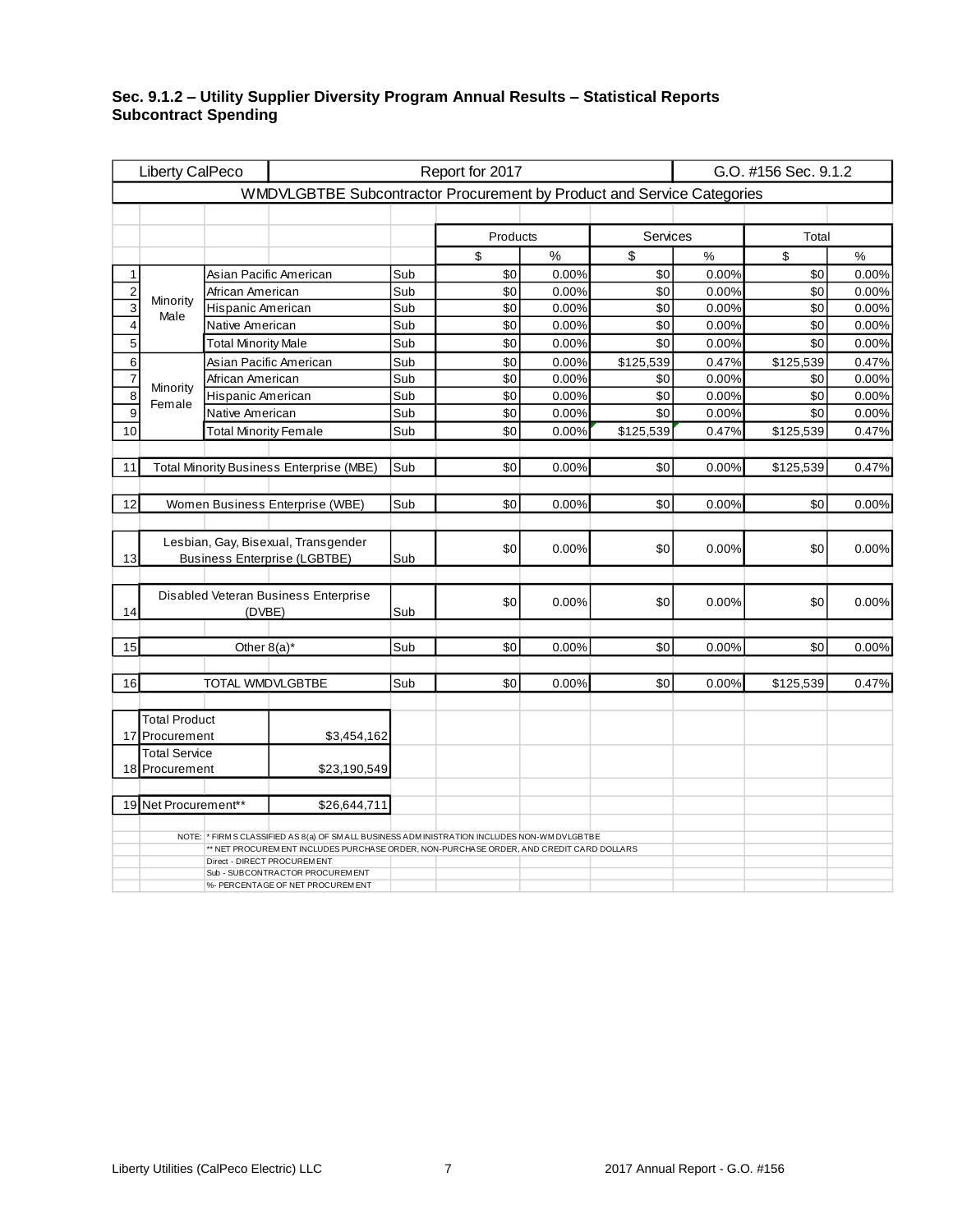#### **Sec. 9.1.2 – Utility Supplier Diversity Program Annual Results – Statistical Reports Procurement by Standard Industrial Categories**

| Liberty CalPeco                           |           |          |                        |                  |                 |                                                          |        | Report for 2017 |        |                                                       |             | G. O. #156 Sec 9.1.2 |             |                          |                      |              |              |    |                          |               |                     |
|-------------------------------------------|-----------|----------|------------------------|------------------|-----------------|----------------------------------------------------------|--------|-----------------|--------|-------------------------------------------------------|-------------|----------------------|-------------|--------------------------|----------------------|--------------|--------------|----|--------------------------|---------------|---------------------|
|                                           |           |          |                        |                  |                 | WMDVLGBTBE Procurement by Standard Industrial Categories |        |                 |        |                                                       |             |                      |             |                          |                      |              |              |    |                          |               |                     |
|                                           |           |          |                        |                  |                 |                                                          |        |                 |        |                                                       |             |                      |             | Lesbian, Gay,            |                      |              |              |    |                          |               |                     |
|                                           |           |          |                        |                  |                 |                                                          |        |                 |        |                                                       | Minority    |                      | Women       | Bisexual,<br>Transgender | Disabled<br>Veterans |              |              |    |                          |               |                     |
|                                           |           |          |                        |                  | <b>Business</b> |                                                          |        |                 |        | <b>Business</b><br><b>Business</b><br><b>Business</b> |             |                      |             |                          |                      |              |              |    |                          |               |                     |
|                                           |           |          | Asian Pacific American | African American |                 | Hispanic American                                        |        | Native American |        |                                                       | Enterprise  |                      | Enterprise  | Enterprise               | Enterprise           | Other 8(a)** |              |    | Total                    |               | Total               |
| SIC Category                              |           | Male     | Female                 | Male             | Female          | Male                                                     | Female | Male            | Female |                                                       | (MBE)       |                      | (WBE)       | (LGBTBE)                 | (DVBE)               |              |              |    | WMDVLGBTBE               |               | <b>Dollars</b>      |
| 07. Agricultural                          |           |          |                        |                  |                 | \$2,445,809                                              |        |                 |        | \$                                                    | 2,445,809   |                      |             |                          |                      |              |              | \$ |                          |               | \$2,445,809         |
|                                           |           |          |                        |                  |                 |                                                          |        |                 |        |                                                       |             |                      |             |                          |                      |              |              |    |                          |               | 9.18%               |
| 17. Special Trade Contractors             | l\$       |          |                        |                  |                 |                                                          |        |                 |        | $\mathbf{\hat{s}}$                                    |             |                      |             |                          |                      |              |              | S. |                          | $\mathsf{s}$  |                     |
|                                           |           |          |                        |                  |                 |                                                          |        |                 |        |                                                       |             |                      |             |                          |                      |              |              |    |                          |               | 0.00%               |
| 28. Chemical & Allied Products            | l\$       |          |                        |                  |                 |                                                          |        |                 |        | \$                                                    |             | \$                   | 1,629       |                          |                      |              |              | s. | $1,629$ \$               |               | 1,629               |
|                                           |           |          |                        |                  |                 |                                                          |        |                 |        |                                                       |             |                      |             |                          |                      |              |              |    |                          |               | 0.01%               |
| 30. Rubber & Misc Plaxtic Products        | l\$<br>l. |          |                        |                  |                 |                                                          |        |                 |        | Ŝ                                                     |             |                      |             |                          |                      |              |              | S  |                          | \$            |                     |
|                                           | ls        |          |                        |                  |                 |                                                          |        |                 |        | S                                                     |             |                      |             |                          |                      |              |              | \$ |                          | s             | 0.00%               |
| 32. Stone, Clay & Glass Products          | l%        |          |                        |                  |                 |                                                          |        |                 |        |                                                       |             |                      |             |                          |                      |              |              |    |                          |               | 0.00%               |
| 34. Fabricated Metal Products             | ls        |          |                        |                  |                 |                                                          |        |                 |        | $\mathbb S$                                           |             | \$                   | 1,195       |                          |                      |              |              | S. | $1,195$ \$               |               | 1,195               |
|                                           |           |          |                        |                  |                 |                                                          |        |                 |        |                                                       |             |                      |             |                          |                      |              |              |    |                          |               | 0.00%               |
|                                           | ls        |          |                        |                  |                 |                                                          |        |                 |        | \$                                                    |             | ${\mathbb S}$        | 5,550       |                          |                      |              |              | S. | 5,550 \$                 |               | 5,550               |
| 35. Industrial Machinery & Equipment      | l%        |          |                        |                  |                 |                                                          |        |                 |        |                                                       |             |                      |             |                          |                      |              |              |    |                          |               | 0.02%               |
|                                           |           |          | \$97,349               |                  |                 |                                                          |        |                 |        | S                                                     | 129,395     | \$                   | 40,189      |                          |                      |              |              | Ŝ  | 40,189 \$                |               | 169,584             |
| 36. Electronic & Other Electric Equipment |           |          |                        |                  |                 |                                                          |        |                 |        |                                                       |             |                      |             |                          |                      |              |              |    |                          |               | 0.64%               |
|                                           | ls        |          |                        |                  |                 |                                                          |        |                 |        | \$                                                    |             | \$                   | 45,837      |                          |                      |              |              | \$ | 45,837 \$                |               | 45,837              |
| 47. Transportation Services               |           |          |                        |                  |                 |                                                          |        |                 |        |                                                       |             |                      |             |                          |                      |              |              |    |                          |               | 0.17%               |
|                                           | ls        |          |                        |                  |                 |                                                          |        |                 |        | \$                                                    | 2,017       | \$                   | 356,426     |                          | \$<br>33,758         |              |              | \$ | 390,184                  | 'S            | 392,201             |
| 50. Wholesale Trade - Durable Goods       |           |          |                        |                  |                 |                                                          |        |                 |        |                                                       |             |                      |             |                          |                      |              |              |    |                          |               | 1.47%               |
| 51. Wholesale Trade - Non Durable Goods   | S         |          |                        |                  |                 |                                                          |        |                 |        | \$                                                    |             | \$                   | 115,245     |                          |                      |              |              | \$ | $115,245$ \$             |               | 115,245             |
|                                           |           |          |                        |                  |                 |                                                          |        |                 |        |                                                       |             |                      |             |                          |                      |              |              |    |                          |               | 0.43%               |
| 62. Sec & Commodity Brokers & Dealers     |           |          |                        |                  |                 |                                                          |        |                 |        | S                                                     |             |                      |             |                          |                      |              |              | \$ | $\overline{\phantom{a}}$ | <sup>\$</sup> |                     |
|                                           |           |          |                        |                  |                 |                                                          |        |                 |        |                                                       |             |                      |             |                          |                      |              |              |    |                          |               | 0.00%               |
| S<br>73. Business Services                |           | \$22,065 |                        | 36,335<br>S.     |                 | \$<br>5,500                                              |        | 44,048<br>Ś.    |        | \$                                                    | 107,948     | \$                   | 295,269     |                          | Ŝ.<br>595            |              |              | \$ | 295,864 \$               |               | 403,812             |
|                                           |           |          |                        |                  |                 |                                                          |        |                 |        |                                                       |             |                      |             |                          |                      |              |              |    |                          |               | 1.52%               |
| Is<br>95. Environmental Services          |           |          |                        | \$73,014         |                 |                                                          |        |                 |        | \$                                                    | 73,014      | \$                   | 193,274     |                          |                      |              |              | \$ | 193,274 \$               |               | 266,288             |
|                                           |           |          |                        |                  |                 |                                                          |        |                 |        |                                                       |             |                      |             |                          |                      |              |              |    |                          |               | 1.00%               |
| 87. Engineering & Management Services     | Isl       |          | $$46,340$ \ \$ 28,190  |                  |                 | \$<br>103,970                                            |        |                 |        | \$                                                    | 197,636 \$  |                      | 941,226     |                          |                      | \$           | $4,202$ \ \$ |    |                          |               | 945,428 \$1,143,064 |
|                                           |           |          |                        |                  |                 |                                                          |        |                 |        |                                                       |             |                      |             |                          |                      |              |              |    |                          |               | 4.29%               |
|                                           |           | \$68,405 | \$125,539              | \$109,349        | \$0             | \$2,555,279                                              | \$0    | \$44,048        |        | \$0                                                   | \$2,955,819 |                      | \$1,995,840 | \$0                      | \$34,353             |              | \$4,202      |    | \$2,033,200              |               | \$4,990,214         |
| <b>TOTAL</b>                              |           | 0.26%    | 0.47%                  | 0.41%            | 0.00%           | 9.59%                                                    | 0.00%  | 0.17%           | 0.00%  |                                                       | 11.09%      |                      | 7.49%       | 0.00%                    | 0.13%                |              | 0.02%        |    | 7.63%                    |               | 18.73%              |

| Total Product Procurement        | \$3,454,162  |
|----------------------------------|--------------|
| <b>Total Service Procurement</b> | \$23,190,549 |
| Net Procurement***               | \$26,644,711 |

NOTE:\*FIRMS WITH MULIT MINORITY OWNERSHIP STATUS

\*\*FIRMS CLASSIFIED AS 8(a) OF SMALL BUSINESS ADMINISTRATION INCLUDES NON-WMDVLGBTBE

\*\*\*NET PROCUREMENT INCLUDES PURCHASE ORDER, NON-PURCHASE ORDER, AND CREDIT CARD DOLLARS

TOTAL DOLLARS - TOTAL PROCUREMENT DOLLAR AMOUNT IN THE SPECIFIC SIC CATEGORY

% - PERCENTAGE OF TOTAL DOLLARS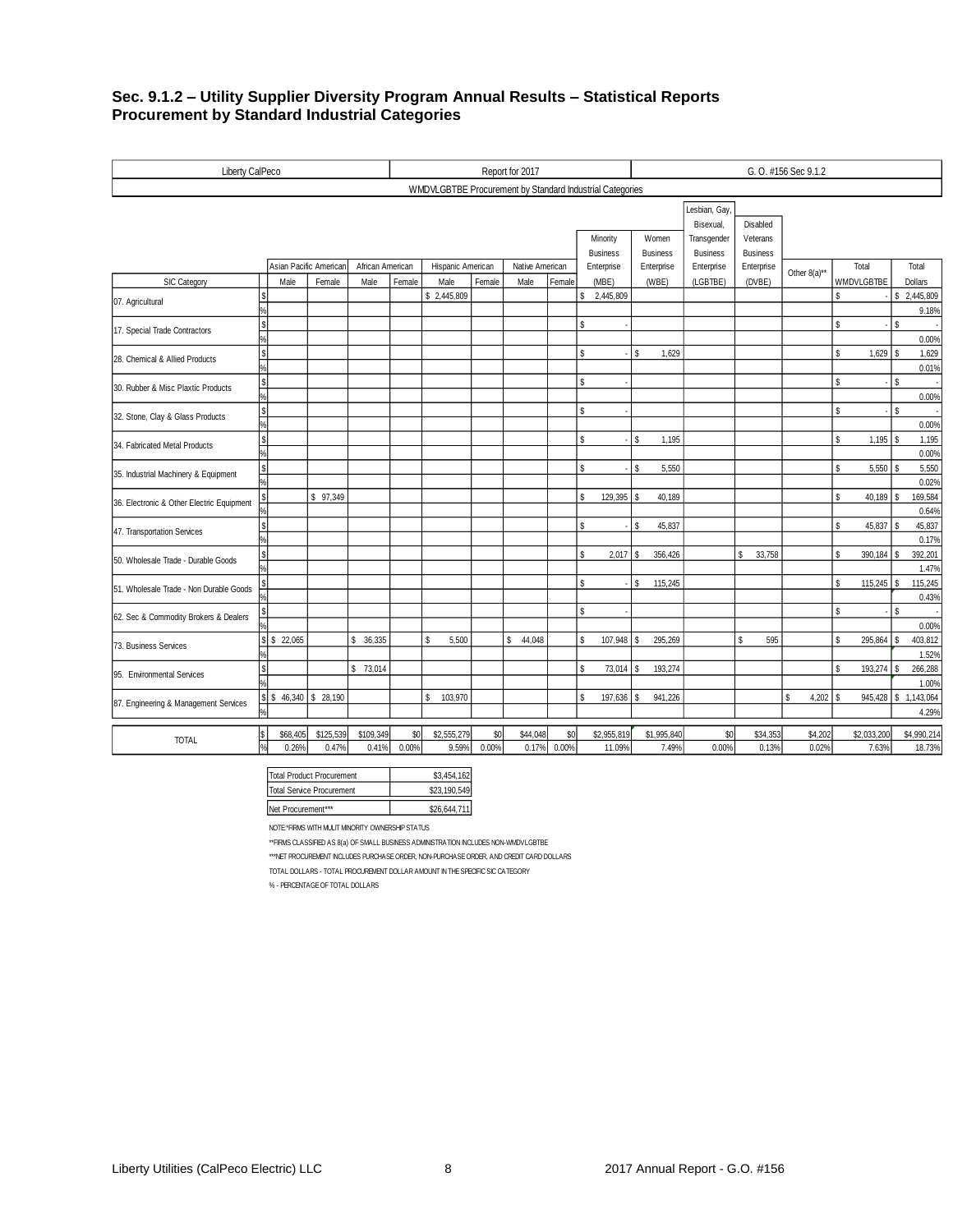|                                    |                | <b>Liberty CalPeco</b>       |                                                                                           |                |             | Report for 2017             |                               |                     | G. O. #156 Sec 9.1.2 (D.11-05-019 & D.06-11-028) |                     |              |                    |  |
|------------------------------------|----------------|------------------------------|-------------------------------------------------------------------------------------------|----------------|-------------|-----------------------------|-------------------------------|---------------------|--------------------------------------------------|---------------------|--------------|--------------------|--|
|                                    |                |                              | Number of WMDVLGBTBE Suppliers and Revenue Reported to the Clearinghouse                  |                |             |                             |                               |                     |                                                  |                     |              |                    |  |
|                                    |                |                              |                                                                                           |                |             |                             |                               |                     |                                                  |                     |              |                    |  |
|                                    |                |                              |                                                                                           |                |             |                             |                               |                     |                                                  |                     |              |                    |  |
|                                    |                |                              |                                                                                           |                |             | Data on Number of Suppliers |                               |                     |                                                  |                     |              |                    |  |
|                                    |                |                              | <b>Revenue Reported to CHS</b>                                                            |                |             |                             |                               |                     | Utility-Specific 2016 Summary                    |                     |              |                    |  |
| # WMDVLGBTBEs                      | <b>MBE</b>     | <b>WBE</b>                   | <b>LGBTBE</b>                                                                             | <b>DVBE</b>    | Other 8(a)* | <b>Grand Total</b>          | <b>MBE</b>                    | <b>WBE</b>          | <b>LGBTBE</b>                                    | <b>DVBE</b>         | Other 8(a)*  | <b>Grand Total</b> |  |
| Under \$1 million                  | $6\phantom{1}$ | 13                           | $\mathbf 0$                                                                               | $\overline{1}$ | $\mathbf 0$ | 20                          | 5                             | 16                  | $\mathbf 0$                                      | 1                   |              | 23                 |  |
| Under \$5 million                  | $\overline{1}$ |                              |                                                                                           |                |             | $\overline{1}$              |                               |                     |                                                  |                     |              | $\mathbf 0$        |  |
| Under \$10 million                 |                |                              |                                                                                           |                |             |                             |                               |                     |                                                  |                     |              | $\mathbf 0$        |  |
| Above \$10 million                 |                |                              |                                                                                           |                |             |                             |                               |                     |                                                  |                     |              | $\Omega$           |  |
| <b>TOTAL</b>                       | $\overline{7}$ | 13                           | 0                                                                                         | 1              | 0           | 21                          | 5                             | 16                  | 0                                                | $\overline{1}$      | $\mathbf{1}$ | 23                 |  |
|                                    |                |                              |                                                                                           |                |             |                             |                               |                     |                                                  |                     |              |                    |  |
|                                    |                |                              |                                                                                           |                |             |                             |                               |                     |                                                  |                     |              |                    |  |
|                                    |                |                              |                                                                                           |                |             | Revenue and Payment Data    |                               |                     |                                                  |                     |              |                    |  |
|                                    |                |                              | <b>Revenue Reported to CHS</b>                                                            |                |             |                             | Utility-Specific 2016 Summary |                     |                                                  |                     |              |                    |  |
| <b>WMDVLGBTBE \$M</b>              | <b>MBE</b>     | <b>WBE</b>                   | <b>LGBTBE</b>                                                                             | <b>DVBE</b>    | Other 8(a)* | <b>Grand Total</b>          | <b>MBE</b>                    | <b>WBE</b>          | <b>LGBTBE</b>                                    | <b>DVBE</b>         | Other 8(a)*  | <b>Grand Total</b> |  |
| Under \$1 million                  | S<br>176.028   | 1,691,347 \$<br>$\mathbf{s}$ |                                                                                           | \$<br>595      |             | 1867970                     | 208,444<br>s                  | <b>S</b><br>430,031 | s                                                | \$<br>33,758        | s<br>4.202   | 676435             |  |
| Under \$5 million                  | S<br>2,445,809 |                              |                                                                                           |                |             | 2445809                     |                               |                     |                                                  |                     |              |                    |  |
| Under \$10 million                 |                |                              |                                                                                           |                |             |                             |                               |                     |                                                  |                     |              |                    |  |
| Above \$10 million                 |                |                              |                                                                                           |                |             |                             |                               |                     |                                                  |                     |              |                    |  |
| TOTAL <sup>S</sup>                 | 2,621,837 \$   | 1,691,347 \$                 |                                                                                           | 595S<br>\$     |             | 4,313,779 \$<br>s.          | 208,444                       | 430,031<br>l \$     | s                                                | l \$<br>$33,758$ \$ | $4,202$ \$   | 676,435            |  |
|                                    |                |                              |                                                                                           |                |             |                             |                               |                     |                                                  |                     |              |                    |  |
|                                    |                |                              | NOTE: * FIRMS CLASSIFIED AS 8(a) OF SMALL BUSINESS ADMINISTRATION INCLUDES NON-WMDVLGBTBE |                |             |                             |                               |                     |                                                  |                     |              |                    |  |
| <b>CHS: SUPPLIER CLEARINGHOUSE</b> |                |                              |                                                                                           |                |             |                             |                               |                     |                                                  |                     |              |                    |  |

#### **Sec. 9.1.2 – Utility Supplier Diversity Program Annual Results – Statistical Reports Number of WMDVLGBTBE Suppliers and Revenue Reported to the Clearinghouse**

# **Sec. 9.1.3 – Itemization of Program Expenses**

| <b>Liberty CalPeco</b>             | <b>Report for 2016</b> | G.O. #156 Sec. 9.1.3 |  |  |  |  |  |  |
|------------------------------------|------------------------|----------------------|--|--|--|--|--|--|
| <b>WMDVLGBTBE Program Expenses</b> |                        |                      |  |  |  |  |  |  |

| <b>Expense Category</b>   | Year (Actual) |
|---------------------------|---------------|
| Wages                     | \$8,024       |
| Other Employee Expenses   | \$4,814       |
| <b>Program Expenses</b>   | \$0           |
| <b>Reporting Expenses</b> | \$150         |
| Training                  | \$0           |
| Consultants               | \$0           |
| Other (Clearinghouse)     | \$1,685       |
| TOTAL                     | \$14,67       |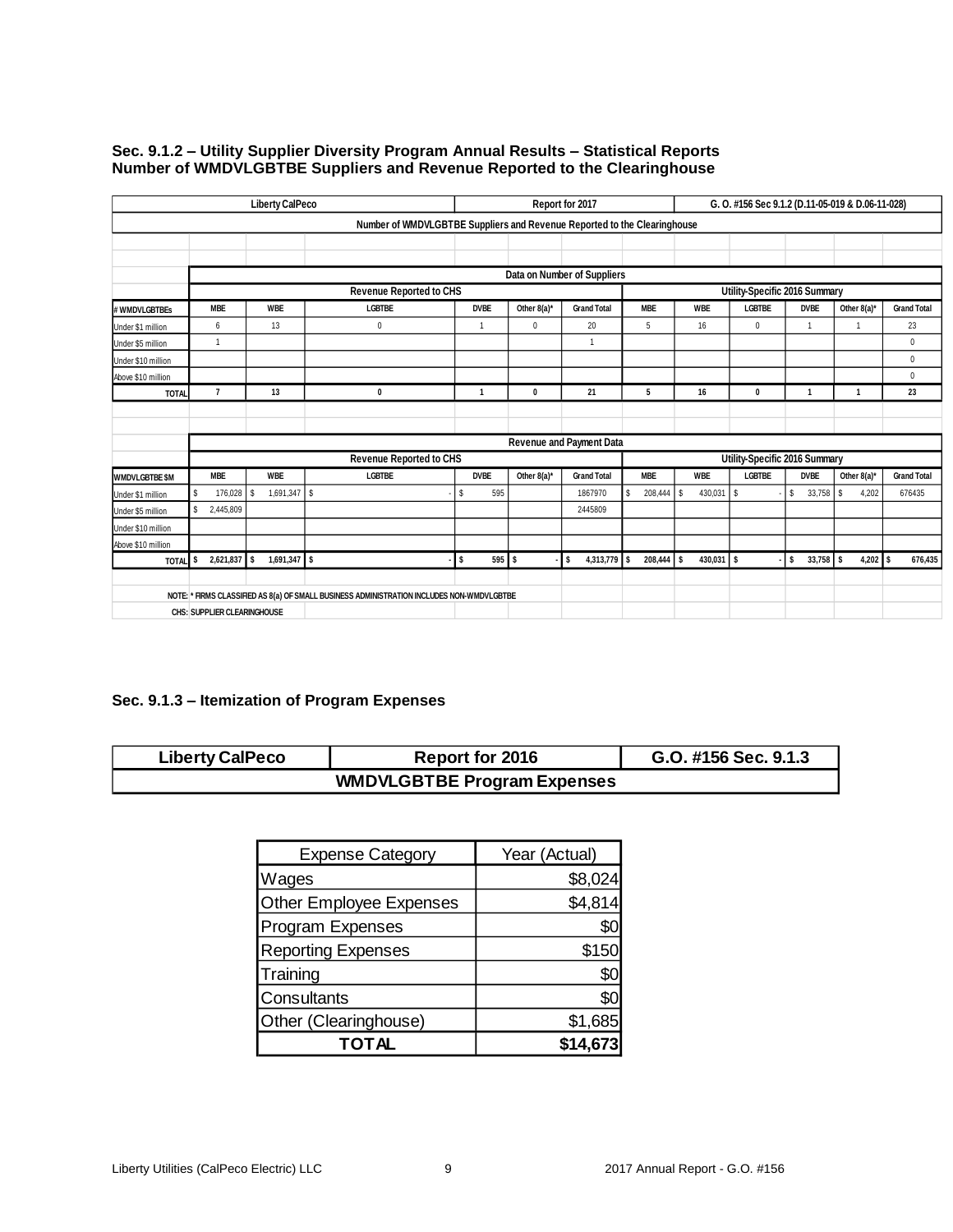### **Sec. 9.1.4 – Description of progress in meeting or exceeding set goals and an explanation of any circumstances that may have caused the utility to fall short of its goals.**

Liberty CalPeco's net procurement decreased from about \$8.1 million in 2016 to \$5 million in 2017. The utility continues to experience some diversity spend constraints due to mainly to its service territory location. Hard winters and difficult road conditions and constraints serve as a deterrent to potential vendors. Because of these circumstances Liberty CalPeco was challenged to replace diversity spend with non-diverse vendors. However, it is pleased to report it achieved 19% diversity spend despite the limitations. Liberty Utilities is currently doing a refresh to look at its spending as a whole to see how to best update its policies and practices. Liberty CalPeco is also analyzing its overall vendor base to grow its diversity dollar spend.

| <b>Liberty CalPeco</b>                                    | <b>Report for 2017</b> | G.O. #156 Sec. 9.1.4 |  |  |  |  |  |
|-----------------------------------------------------------|------------------------|----------------------|--|--|--|--|--|
| Description of Progress in Meeting or Exceeding Set Goals |                        |                      |  |  |  |  |  |
|                                                           |                        |                      |  |  |  |  |  |

|                          | 2014       | 2015       | 2016       | 2017             |
|--------------------------|------------|------------|------------|------------------|
|                          |            |            |            |                  |
| <b>Total Procurement</b> | \$         | Φ          |            |                  |
|                          | 22,172,440 | 21,717,901 | 26,508,824 | \$<br>26,644,711 |
| % change                 | 32%        | $-2%$      | 22%        | 1%               |
|                          |            |            |            |                  |
|                          | \$         | Φ          |            |                  |
| Total WMDVBE \$          | 6,198,028  | 4,860,315  | 8,095,632  | \$<br>4,990,216  |
| % change                 | 49%        | $-22%$     | 67%        | $-38%$           |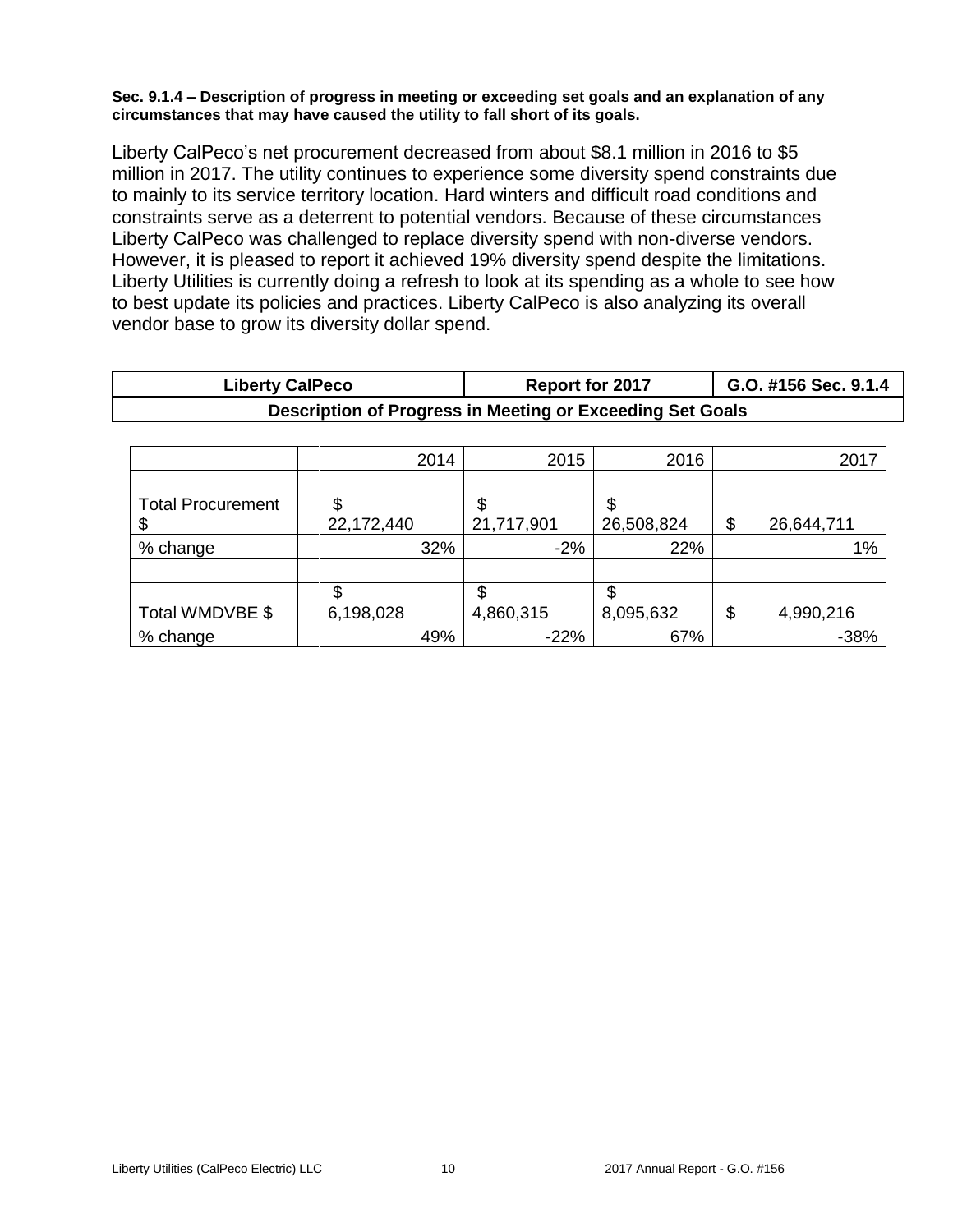**Report for 2017**

# **WMDVLGBTBE Results and Goals**

| Category                                                       | 2017 Results | 2017 Goals | 2018 Goals |
|----------------------------------------------------------------|--------------|------------|------------|
| <b>Minority Men</b>                                            | 10.42%       | 13.50%     | 14.00%     |
| <b>Minority Women</b>                                          | 0.47%        | 4.00%      | 4.50%      |
| <b>Minority Business Enterprise</b><br>(MBE)                   | 11.11%       | 17.50%     | 18.00%     |
| <b>Women Business Enterprise</b><br>(WBE)                      | 7.49%        | 4.00%      | 5.00%      |
| Lesbian, Gay, Bisexual,<br><b>Transgender Business</b>         | 0.00%        | 1.00%      | 1.50%      |
| <b>Enterprise (LGBTBE)</b><br><b>Disabled Veteran Business</b> |              |            |            |
| (DVBE)                                                         | 0.13%        | 1.00%      | 1.50%      |
| <b>TOTAL WMDVLGBTBE</b>                                        | 18.73%       | 22.50%     | 23.50%     |

**% - PERCENTAGE OF NET PROCUREMENT**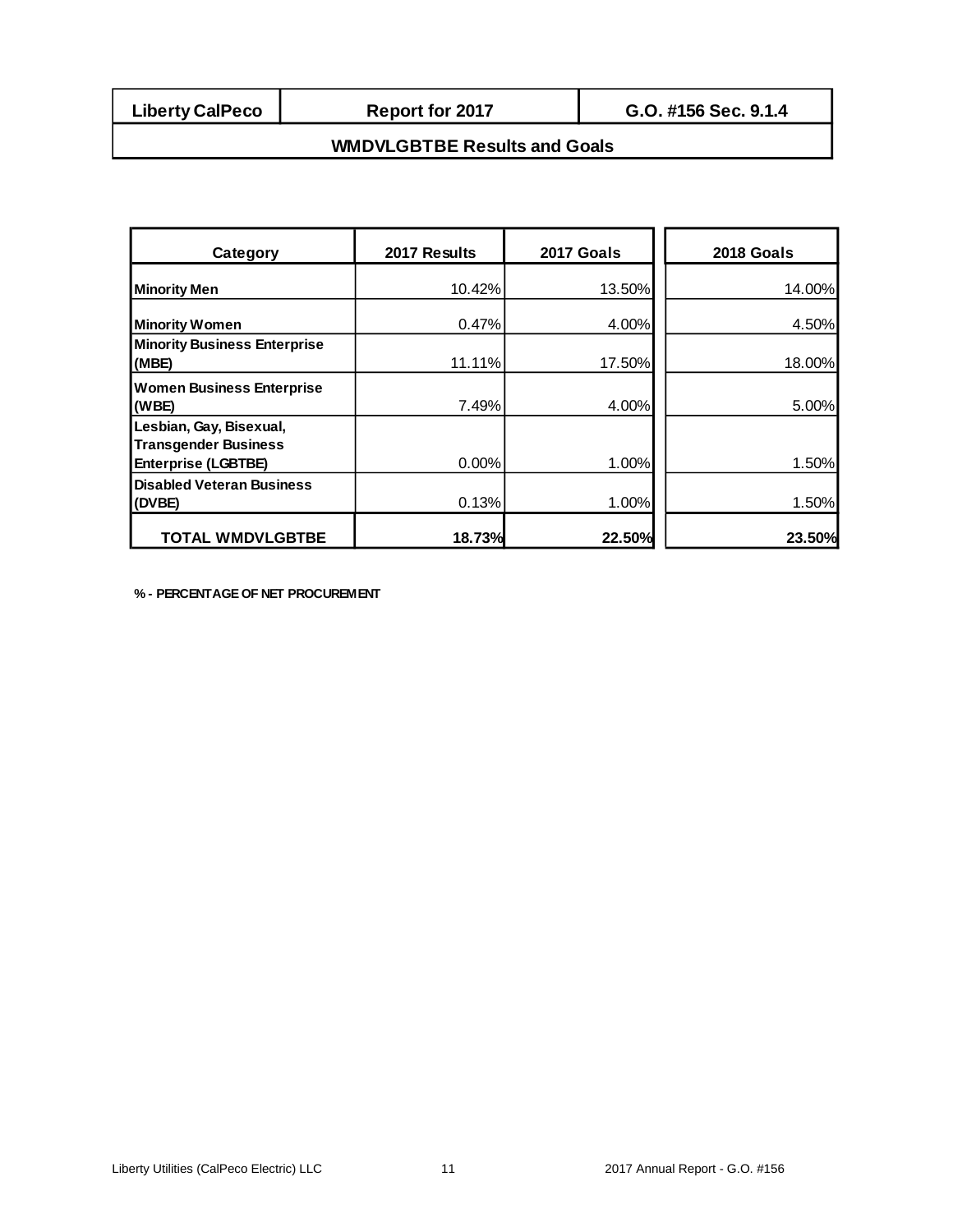#### **Sec. 9.1.5 – A summary of prime contractor utilization of WMDVBE subcontractors.**

| <b>Liberty CalPeco</b>                                                      | <b>Report for 2017</b> | G.O. #156 Sec. 9.1.5 |  |  |  |
|-----------------------------------------------------------------------------|------------------------|----------------------|--|--|--|
| <b>Summary of Prime Contractor Utilization of WMDVLGBTBE Subcontractors</b> |                        |                      |  |  |  |

| <b>Liberty CalPeco</b>                                                                                                                                                                                                                                                                                                                                                                                                                                                                                                           |                                 |                                                                      | Report for 2017                                                  |                                                 | G.O. #156 Sec. 9.1.5                                                                          |                                                                               |                |                                   |
|----------------------------------------------------------------------------------------------------------------------------------------------------------------------------------------------------------------------------------------------------------------------------------------------------------------------------------------------------------------------------------------------------------------------------------------------------------------------------------------------------------------------------------|---------------------------------|----------------------------------------------------------------------|------------------------------------------------------------------|-------------------------------------------------|-----------------------------------------------------------------------------------------------|-------------------------------------------------------------------------------|----------------|-----------------------------------|
|                                                                                                                                                                                                                                                                                                                                                                                                                                                                                                                                  |                                 | Summary of Prime Contractor Utilization of WMDVLGBTBE Subcontractors |                                                                  |                                                 |                                                                                               |                                                                               |                |                                   |
|                                                                                                                                                                                                                                                                                                                                                                                                                                                                                                                                  |                                 |                                                                      |                                                                  |                                                 |                                                                                               |                                                                               |                |                                   |
|                                                                                                                                                                                                                                                                                                                                                                                                                                                                                                                                  | <b>Minority</b><br>Male         | <b>Minority</b><br>Female                                            | <b>Minority</b><br><b>Business</b><br><b>Enterprise</b><br>(MBE) | Women<br><b>Business</b><br>Enterprise<br>(WBE) | Lesbian, Gay,<br>Bisexual,<br>Transgender<br><b>Business</b><br><b>Enterprise</b><br>(LGBTBE) | <b>Disabled</b><br>Veterans<br><b>Business</b><br><b>Enterprise</b><br>(DVBE) | Other 8(a)*    | <b>TOTAL</b><br><b>WMDVLGBTBE</b> |
| Direct \$                                                                                                                                                                                                                                                                                                                                                                                                                                                                                                                        | \$2,777,082                     | \$0                                                                  | \$2,830,281                                                      | \$1,995,840                                     | \$0                                                                                           | \$34,353                                                                      | \$4,202        | \$4,864,676                       |
| Subcontracting \$                                                                                                                                                                                                                                                                                                                                                                                                                                                                                                                | \$0                             | \$125,539                                                            | \$0                                                              | \$0                                             | \$0                                                                                           | \$0                                                                           | \$0            | \$125,539                         |
| Total \$                                                                                                                                                                                                                                                                                                                                                                                                                                                                                                                         | \$2,777,082                     | \$125,539                                                            | \$2,830,281                                                      | \$1,995,840                                     | \$0                                                                                           | \$34,353                                                                      | \$4,202        | \$4,990,215                       |
|                                                                                                                                                                                                                                                                                                                                                                                                                                                                                                                                  |                                 |                                                                      |                                                                  |                                                 |                                                                                               |                                                                               |                |                                   |
| Direct%                                                                                                                                                                                                                                                                                                                                                                                                                                                                                                                          | 10.42%                          | 0.00%                                                                | 10.62%                                                           | 7.49%                                           | 0.00%                                                                                         | 0.13%                                                                         | 0.02%          | 18.26%                            |
| Subcontracting %<br>Total %                                                                                                                                                                                                                                                                                                                                                                                                                                                                                                      | 0.00%<br>10.42%                 | 0.47%<br>0.47%                                                       | 0.00%<br>10.62%                                                  | 5.90%<br>7.49%                                  | 0.00%<br>0.00%                                                                                | 0.00%<br>0.13%                                                                | 0.00%<br>0.02% | 0.47%<br>18.73%                   |
|                                                                                                                                                                                                                                                                                                                                                                                                                                                                                                                                  |                                 |                                                                      |                                                                  |                                                 |                                                                                               |                                                                               |                |                                   |
| Net Procurement**                                                                                                                                                                                                                                                                                                                                                                                                                                                                                                                |                                 | \$26,644,711                                                         |                                                                  |                                                 |                                                                                               |                                                                               |                |                                   |
| Sec. 9.1.6 - List of diverse supplier complaints received during the past year, accompanied by a<br>brief description of the nature of each complaint and its resolution or current status.<br>Liberty Utilities received no program complaints during 2017.<br>Sec. 9.1.7 - A summary of purchases and /or contracts for products and services in excluded<br>categories.                                                                                                                                                       | Sub - SUBCONTRACTOR PROCUREMENT |                                                                      |                                                                  |                                                 |                                                                                               |                                                                               |                |                                   |
| Liberty CalPeco's 2017 accounts payable activity totaled approximately \$70.2 million.<br>The majority of our accounts payable activity is concentrated with NV Energy and our<br>purchase power agreement. Our purchase power totaled \$25.5 million (36.3%) of our<br>total accounts payable activity. Purchased power, along with employee expense<br>reimbursements, employee benefits, fleet lease payments, fees and taxes, were not<br>considered applicable in identifying or quantifying our discretionary spend total. |                                 |                                                                      |                                                                  |                                                 |                                                                                               |                                                                               |                |                                   |
| Sec. 9.1.8 - Description of any efforts made to recruit diverse suppliers of products or services in<br>procurement categories where diverse supplier utilization has been low, such as legal and<br>financial services, fuel procurement, and areas that are considered highly technical in nature.                                                                                                                                                                                                                             |                                 |                                                                      |                                                                  |                                                 |                                                                                               |                                                                               |                |                                   |
| Liberty CalPeco will continue efforts to increase opportunities in the categories of<br>Professional Services, Legal, Finance and Information Technology. Together with the                                                                                                                                                                                                                                                                                                                                                      |                                 |                                                                      |                                                                  |                                                 |                                                                                               |                                                                               |                |                                   |

| Direct %         | $10.42\%$ | $0.00\%$ | 10.62% | .49%  | $0.00\%$ | 0.13%    | 0.02%    | 18.26%1       |
|------------------|-----------|----------|--------|-------|----------|----------|----------|---------------|
| Subcontracting % | $0.00\%$  | 0.47%    | 0.00%  | 5.90% | $0.00\%$ | $0.00\%$ | $0.00\%$ | 0.47%         |
| Total %          | 10.42%    | 0.47%    | 10.62% | 7.49% | 0.00%    | 0.13%    | 0.02%    | <b>18.73%</b> |

| Net Procurement** | \$26,644,711 |
|-------------------|--------------|
|                   |              |

### **Sec. 9.1.7 – A summary of purchases and /or contracts for products and services in excluded categories.**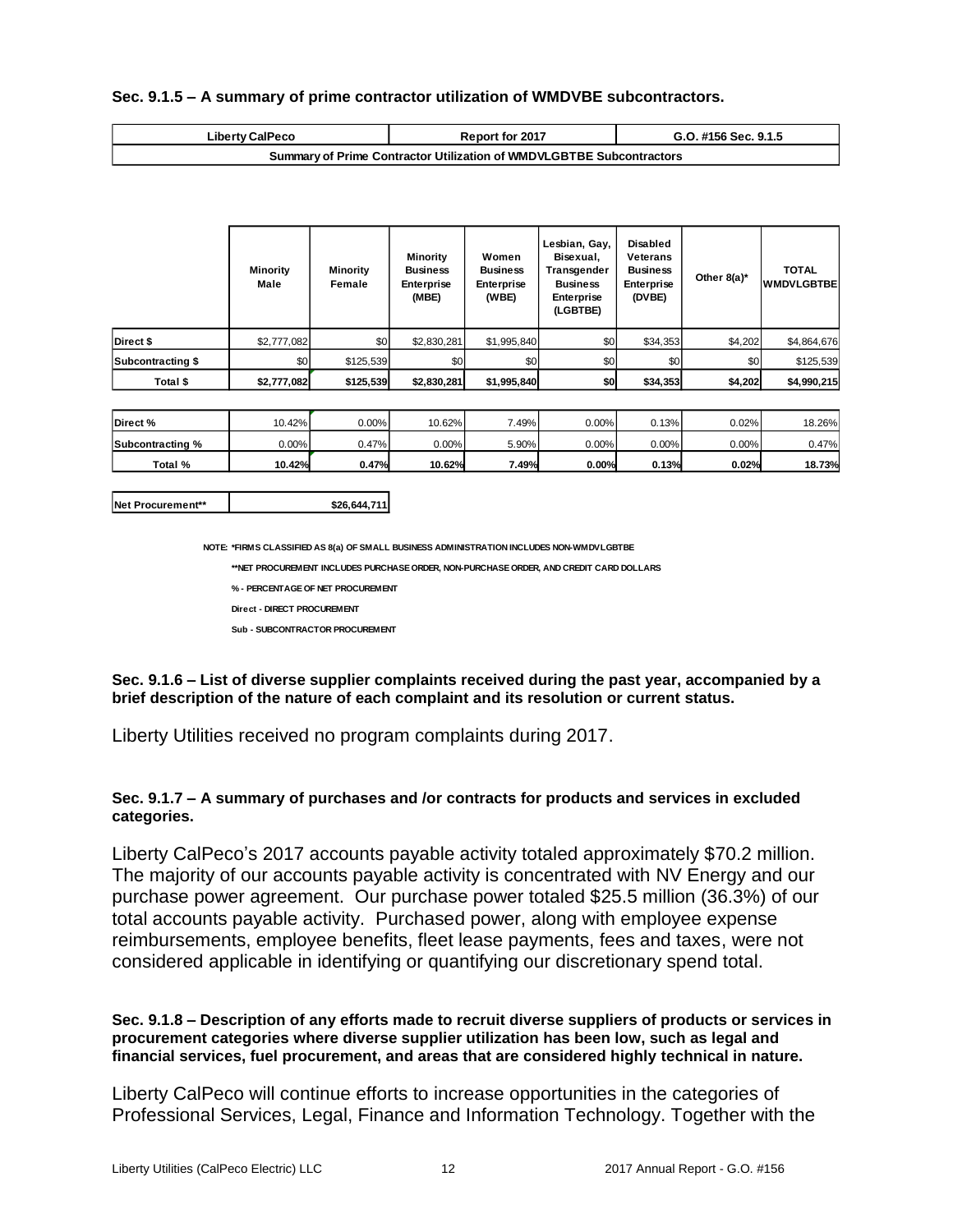CPUC Workshops and outreach events, it strives to reduce the gap in these categories within its Diversity Program.

## **Sec. 9.1.9 – Justification for continued existence of any "excluded category".**

Liberty continues to strive to achieve relationships across all categories.

## **Sec 9.1.11– General Fuel Procurement**

Liberty CalPeco's fuel procurement data with respect to diverse suppliers is currently being evaluated.

### **Sec. 10.1.2 – Description of Utility Supplier Diversity Program planned for the next calendar year, internal/external program activities.**

Program activities in 2018 for Liberty CalPeco will include more activities and outreach events. It will educate staff of new changes that arise within the Supplier Diversity Program, while continued efforts to execute program activities through outreach, internal meetings, executive engagement, goal setting, peer collaboration, external workshops and matchmaking events.

#### **Sec. 10.1.3 – Plans for recruiting diverse suppliers of products or services where diverse supplier utilization has been low or were listed as excluded, such as legal and financial services, fuel procurement, areas considered highly technical in nature, and sole sourcing (transformers, cable/wire).**

Liberty Utilities has reviewed its need of attendance to activities to allow increased opportunities for diverse vendors in low utilization areas. Determining eligibility of current vendors that are not certified and exploring program growth through internal and external events.

### **Sec. 10.1.4 – Plans for recruiting Diverse Vendors Where Unavailable.**

Liberty Utilities will seek to find those vendors that are unaware of the opportunities that the Supplier Diversity Program can present.

### **Sec. 10.1.5 – Plans for encouraging both prime contractors and grantees to engage diverse suppliers in all categories which provide subcontracting opportunities.**

Liberty CalPeco will attend events for prime contractors to build relationships in order to support business growth and meet overall diversity goals.

**Sec. 10.1.6 – Plans for complying with the Utility Supplier Diversity Program established by the Commission as required by Public Utilities Sections 8283 (c). The Executive Director's Office will be responsible for developing, periodically refining, and recommending such guidelines for the Commission's adoption.**